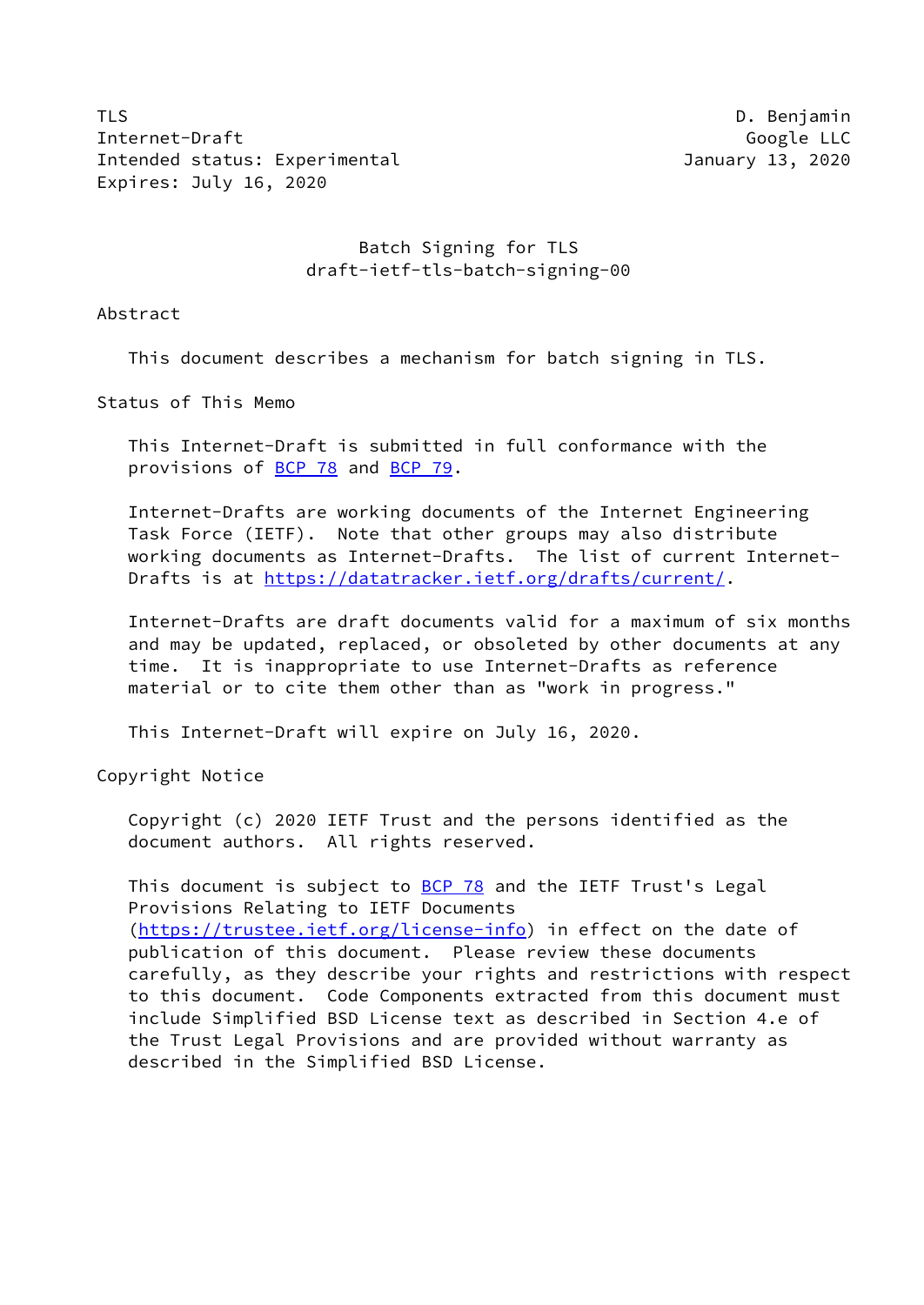# <span id="page-1-1"></span>Internet-Draft Batch Signing for TLS January 2020

#### Table of Contents

|                              | $\overline{2}$ |
|------------------------------|----------------|
| Conventions and Definitions  | $\overline{2}$ |
| 3.                           | $\overline{3}$ |
| 3.1.                         | $\overline{4}$ |
|                              | 6              |
|                              | $\mathbf{Z}$   |
| 4.1.                         | $\mathbf{Z}$   |
|                              | $\mathbf{Z}$   |
| 4.3. Payload Confidentiality | 8              |
|                              | 8              |
|                              |                |
| 6.                           | 9              |
|                              | 10             |
|                              | 10             |
|                              | 10             |
|                              |                |

#### <span id="page-1-0"></span>[1](#page-1-0). Introduction

 TLS [\[RFC8446](https://datatracker.ietf.org/doc/pdf/rfc8446)] clients and servers authenticating with certificates perform online signatures with the private key associated with their certificate. In some cases, signing throughput may be limited. For instance, RSA signing is CPU-intensive compared to many other algorithms used in TLS. The private key may also be stored on a hardware module or be accessed remotely on another server. Under load, this can result in DoS concerns or impact system performance.

 To mitigate these concerns, this document introduces a mechanism for batch signing in TLS. It allows TLS implementations to satisfy many concurrent requests with a single signing operation, at a logarithmic cost to signature size. A server under load could, for instance, preferentially serve batch-capable clients as part of its DoS strategy.

# <span id="page-1-2"></span>[2](#page-1-2). Conventions and Definitions

 The key words "MUST", "MUST NOT", "REQUIRED", "SHALL", "SHALL NOT", "SHOULD", "SHOULD NOT", "RECOMMENDED", "NOT RECOMMENDED", "MAY", and "OPTIONAL" in this document are to be interpreted as described in [BCP](https://datatracker.ietf.org/doc/pdf/bcp14) [14](https://datatracker.ietf.org/doc/pdf/bcp14) [[RFC2119\]](https://datatracker.ietf.org/doc/pdf/rfc2119) [\[RFC8174](https://datatracker.ietf.org/doc/pdf/rfc8174)] when, and only when, they appear in all capitals, as shown here. All TLS notation comes from [section](https://datatracker.ietf.org/doc/pdf/rfc8446#section-3) 3 of  [\[RFC8446\]](https://datatracker.ietf.org/doc/pdf/rfc8446#section-3).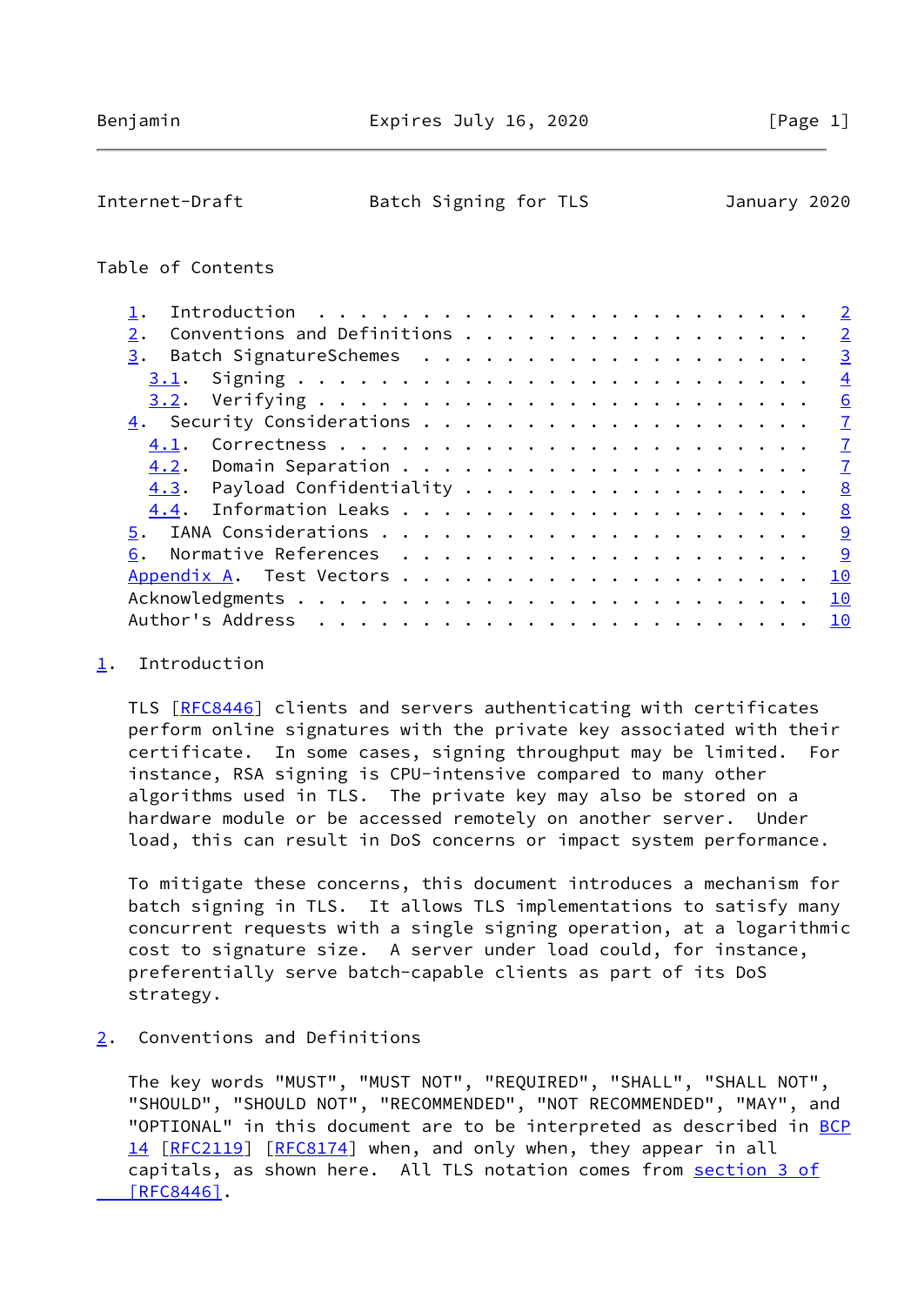Benjamin Expires July 16, 2020 [Page 2]

<span id="page-2-1"></span>Internet-Draft Batch Signing for TLS January 2020

<span id="page-2-0"></span>[3](#page-2-0). Batch SignatureSchemes

 A batch SignatureScheme signs a number of input messages from different connections concurrently and returns a corresponding batch signature for each input message.

Each SignatureScheme is parameterized by the following:

o A base signature algorithm

o A hash function

This document defines the following values:

```
 enum {
ecdsa_secp256r1_sha256_batch(TBD1),
ecdsa_secp384r1_sha384_batch(TBD2),
ecdsa_secp521r1_sha512_batch(TBD3),
ed25519_batch(TBD4),
ed448_batch(TBD5),
rsa_pss_pss_sha256_batch(TBD6),
rsa_pss_rsae_sha256_batch(TBD7),
(65536)
```
} SignatureScheme

 "ecdsa\_secp256r1\_sha256\_batch", "ecdsa\_secp384r1\_sha384\_batch", and "ecdsa\_secp521r1\_sha512\_batch" use base signature algorithms of "ecdsa\_secp256r1\_sha256", "ecdsa\_secp384r1\_sha384", and "ecdsa\_secp521r1\_sha512" with SHA-256, SHA-384, and SHA-512 [\[SHS](#page-9-3)], respectively, as the hash function.

 "ed25519\_batch" uses a base signature algorithm of "ed25519" with SHA-512 as the hash function. "ed448\_batch" uses a base signature algorithm of "ed448" with 64 bytes (512 bits) of SHAKE256 [[FIPS202](#page-9-4)] output as the hash function.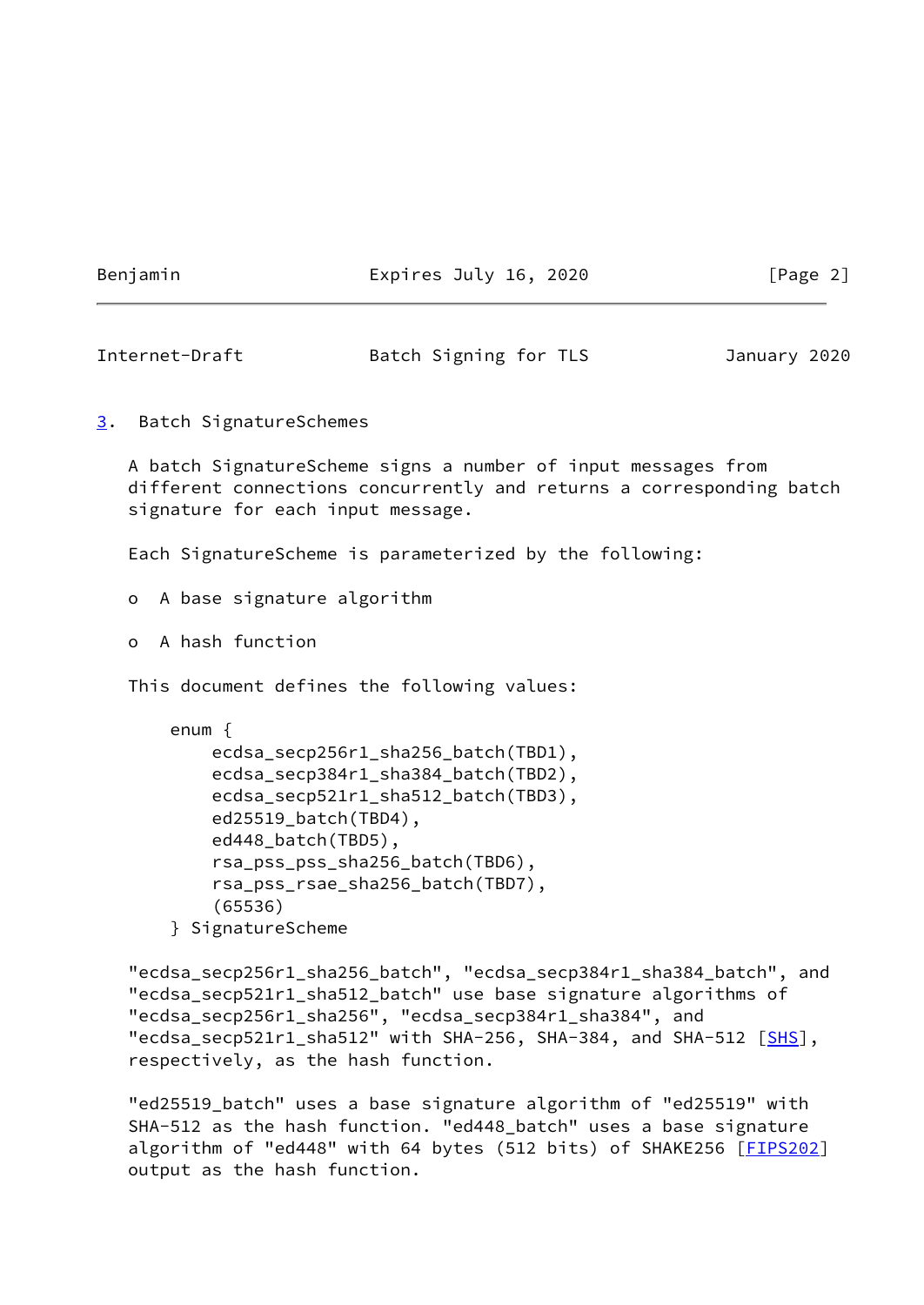"rsa\_pss\_pss\_sha256\_batch" and "rsa\_pss\_rsae\_sha256\_batch" use base signature algorithms of "rsa\_pss\_pss\_sha256" and "rsa pss rsae sha256" with SHA-256 as the hash function.

 Batch signing is only defined for use with TLS 1.3. If TLS 1.2 is negotiated, the above code points MUST NOT be used in ServerKeyExchange or CertificateVerify messages. Note, however, a client which supports both TLS 1.2 and TLS 1.3 MAY offer the code points in the ClientHello.

 These code points do not correspond to certificate signature algorithms. Implementations wishing to advertise support for the

| Benjamin | Expires July 16, 2020 | [Page 3] |
|----------|-----------------------|----------|
|          |                       |          |

<span id="page-3-1"></span>Internet-Draft Batch Signing for TLS January 2020

 base signature algorithm should send the base algorithm's corresponding code point.

#### <span id="page-3-0"></span>[3.1](#page-3-0). Signing

 Signing is performed by building a Merkle tree on top of the signing inputs, interspersed with blinding values. An example tree for three messages is shown below:



 In general, let n be the number of input messages. If n is greater than 2^31, the signing procedure fails and returns an error. Otherwise, it builds a tree with l levels numbered 0 to l-1, where l is ceil( $log_2(n)$ ) + 2. Hashes in the tree are built from the following functions:

 HashLeaf(msg) = Hash(0x00 || msg) HashNode(left, right) = Hash(0x01 || left || right)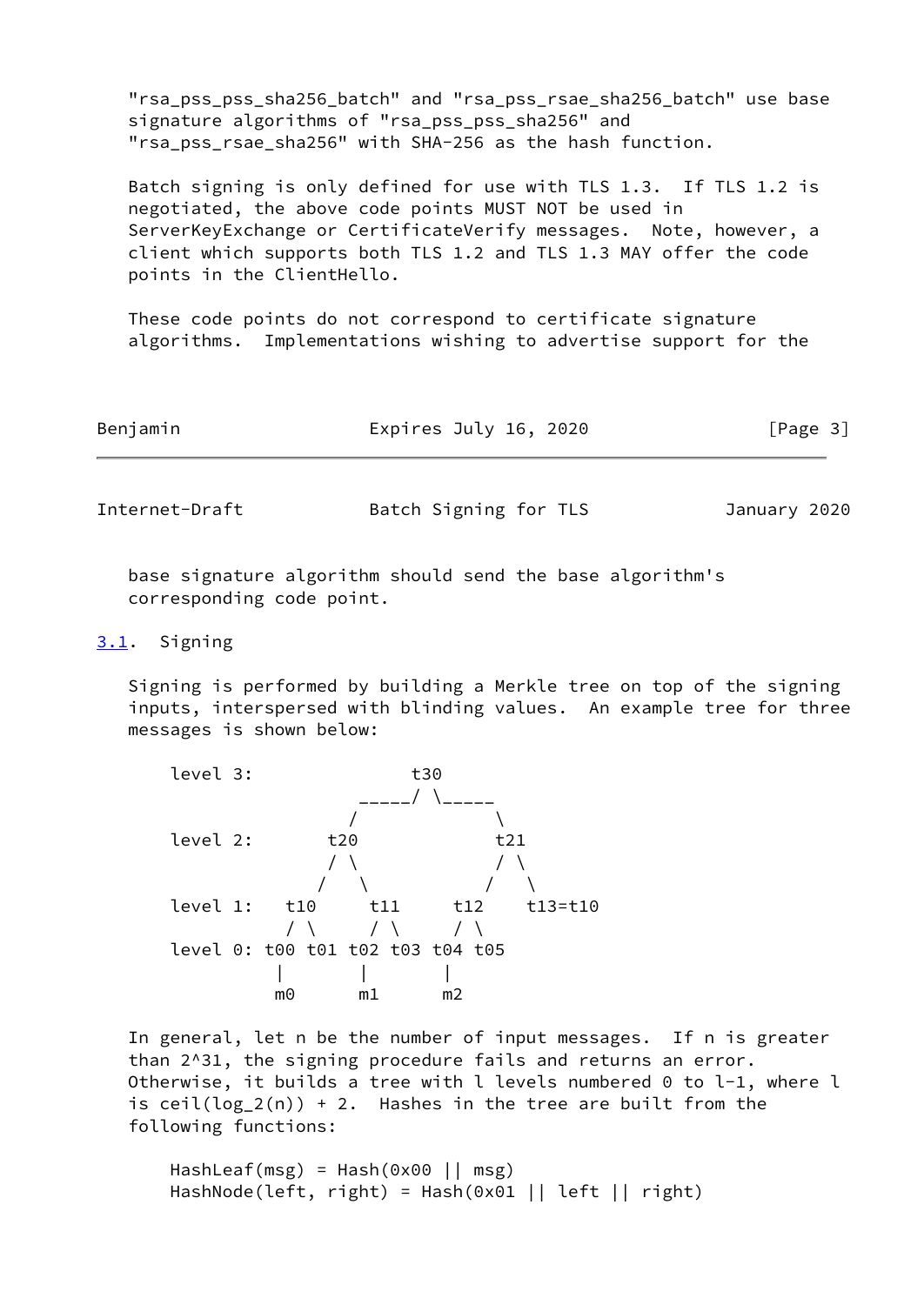"0x00" and "0x01" denote byte strings containing a single byte with value zero and one, respectively. "||" denotes concatenation. "left" and "right" are byte strings with length Hash.length.

Tree levels are computed iteratively as follows:

- 1. Initialize level 0 with 2\*n elements. For i between 0 and n-1, inclusive, set element 2\*i to the output of HashLeaf(m[i]) and element 2\*i+1 to a random string of Hash.length bytes. The random values placed at odd indices preserve signature payload confidentiality (see [Section 4.3](#page-8-0)).
- 2. For i between 1 and l-1, inclusive, compute level i from level i-1 as follows:
	- \* If level i-1 has an odd number of elements, pad it to an even number of elements with a copy of its first element. That is,

Benjamin **Expires July 16, 2020** [Page 4]

Internet-Draft Batch Signing for TLS January 2020

 if the previous level contained three hashes, x, y, z, it should now contain four elements, x, y, z, x.

 $*$  Initialize level i with half as many elements as level i-1. Set element j to the output of HashNode(left, right) where "left" is element 2\*j of level i-1 and "right" is element 2\*j+1 of level i-1. "left" and "right" are the left and right children of element j.

Level 1-1 will contain a single element, the root of the tree. The signer then computes a digital signature using the base signature algorithm. This signature is computed over the concatenation of:

- o A string that consists of octet 32 (0x20) repeated 64 times
- o The context string "TLS batch signature"
- o A single 0 byte which serves as the separator
- o The batch signature algorithm's SignatureScheme code point, expressed as a big-endian 16-bit integer. Note this is the code point of the batch algorithm, not the original base algorithm.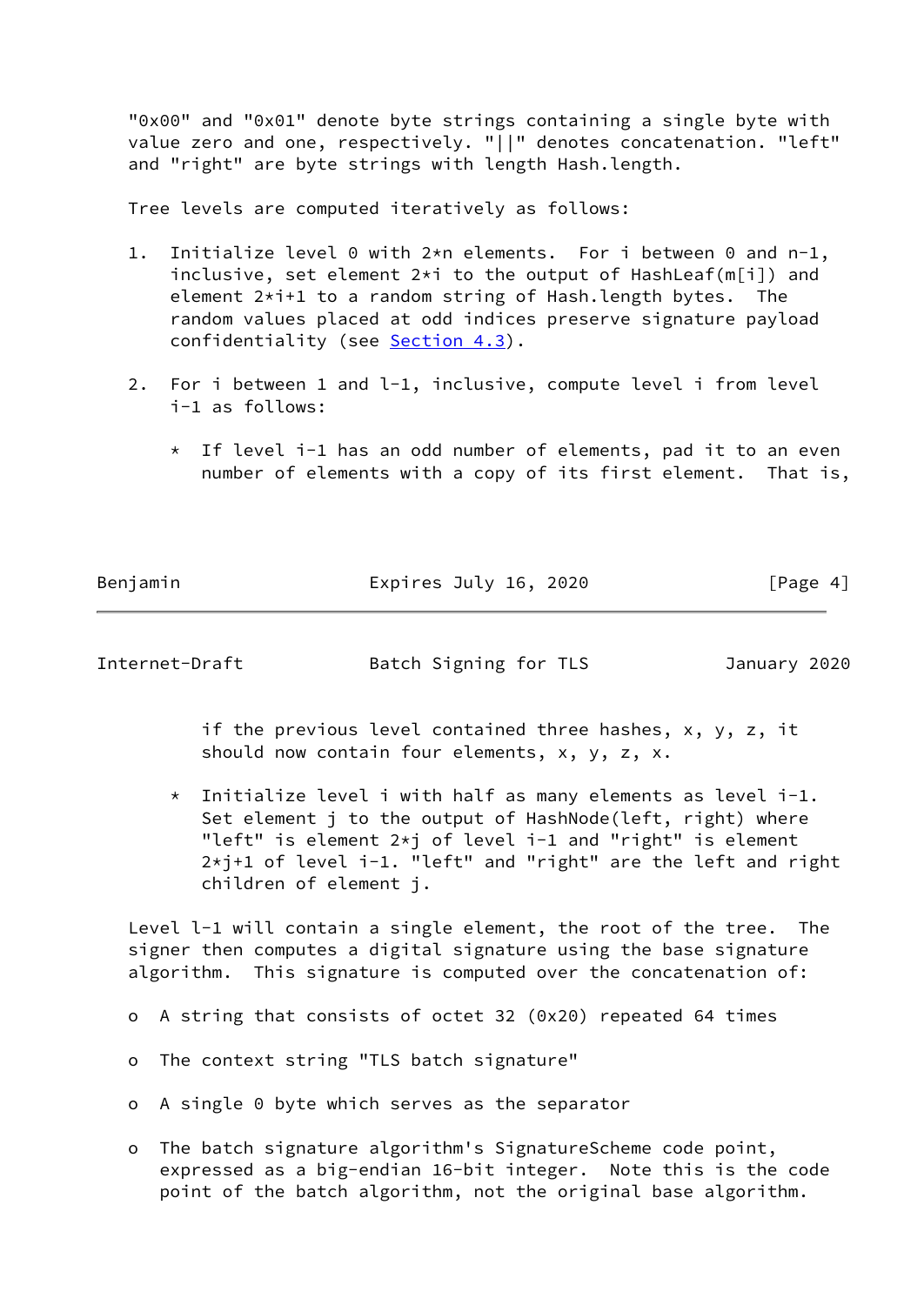o The value at the root of the tree

 This structure is intended to provide key separation with other signatures in TLS (see [Section 4.2](#page-7-2)).

 The signer then constructs a BatchSignature structure, as defined below, for each input message. It encodes each to bytes to obtain the final signatures.

 opaque Node[Hash.length]; struct { uint32 index; Node path<Hash.length..2^16-1>; opaque root\_signature<0..2^16-1>; } BatchSignature;

To assemble the BatchSignature structure for message i:

- 1. Set "index" to i. This will be a value between 0 and n-1, inclusive.
- 2. Set "path" to an array of l-1 hashes. Set element j of this array to element k of level j, where k is  $((2 * i) \gg j)$  ^ 1. ">>" denotes a bitwise right-shift, and "^" denotes a bitwise

| Benjamin | Expires July 16, 2020 | [Page 5] |
|----------|-----------------------|----------|
|          |                       |          |

<span id="page-5-0"></span>Internet-Draft Batch Signing for TLS January 2020

 exclusive OR (XOR) operation. This element is the sibling of the ancestor of message i in the tree. Note the root is never included.

3. Set "root\_signature" to the digital signature computed above.

 For example, in the diagram below, the "path" field of the signature of "m2" contains the marked nodes, in order from bottom to top.

 level 3: t30 \_\_\_\_\_/ \\_\_\_\_\_  $\sqrt{ }$  level 2: \*t20 t21  $\sqrt{ \ }$  $\begin{array}{c} \n \diagup / \diagup \diagdown \bigwedge \ \diagdown / \diagup \diagdown \bigwedge \end{array}$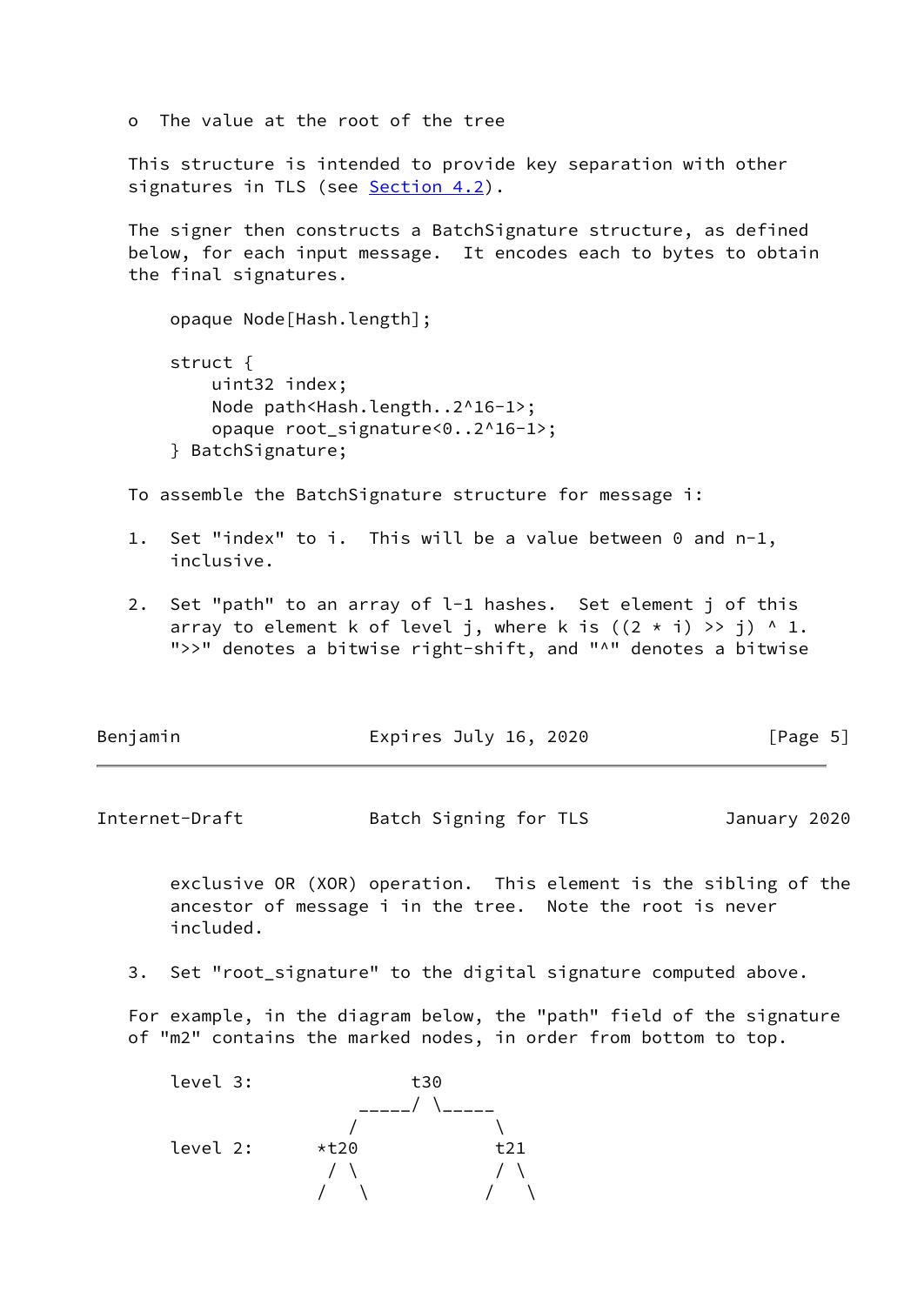level 1: t10 t11 t12 \*t13=t10  $\sqrt{2}$  / \ / \ / \ level 0: t00 t01 t02 t03 t04 \*t05 | | | m0 m1 m2

#### <span id="page-6-0"></span>[3.2](#page-6-0). Verifying

 The signature is verified by recovering the root hash from the supplied "path" and "index" fields and then verifying the signature in the "root\_signature" field. This is done as follows:

- 1. If decoding the BatchSignature structure fails, terminate the algorithm and reject the signature.
- 2. If the value of the "index" field is 2^31 or higher, or if the number of elements in the "path" field is higher than 32, terminate the algorithm and reject the signature. Otherwise, set "remaining" to double this value.
- 3. Set "hash" to the output of HashLeaf(message).
- 4. For each element "v" of the "path" field, in order:
	- \* If "remaining" is odd, set "hash" to the output of HashNode(v, hash). Otherwise, set "hash" to the output of HashNode(hash, v)
	- \* Set "remaining" to remaining >> 1.
- 5. If "remaining" is non-zero, the signature is invalid. Terminate the algorithm and reject the signature.

<span id="page-6-1"></span>

| Benjamin       |                                                               | Expires July 16, 2020 |  | [Page 6]     |  |
|----------------|---------------------------------------------------------------|-----------------------|--|--------------|--|
| Internet-Draft |                                                               | Batch Signing for TLS |  | January 2020 |  |
|                | 6. As in the signing algorithm, concatenate the following:    |                       |  |              |  |
|                | * A string that consists of octet 32 (0x20) repeated 64 times |                       |  |              |  |
|                | * The context string "TLS batch signature"                    |                       |  |              |  |

- 
- \* A single 0 byte which serves as the separator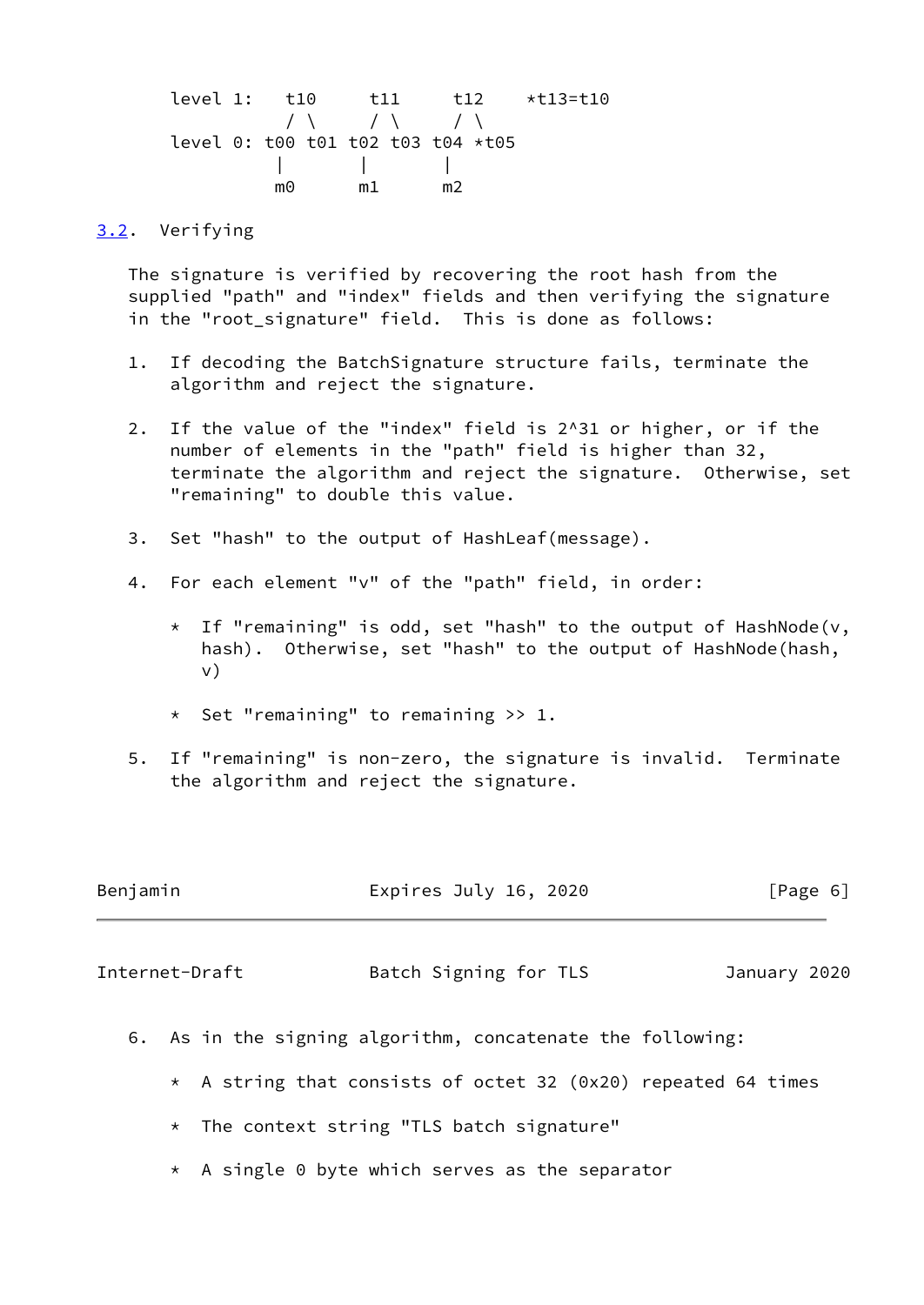- $*$  The batch signature algorithm's SignatureScheme code point, expressed as a big-endian 16-bit integer. Note this is the code point of the batch algorithm, not the original base algorithm.
- \* The value of "hash"
- 7. Verify that the "root\_signature" field is a valid signature for the concatenation, using the base signature algorithm. If it is invalid, terminate the algorithm and reject the signature. Otherwise, accept the signature.

 Note there are many possible valid signatures for a given message, depending on how many and what messages were batched together.

<span id="page-7-0"></span>[4](#page-7-0). Security Considerations

## <span id="page-7-1"></span>[4.1](#page-7-1). Correctness

 Batch signatures sign the root of a Merkle tree (see [Section 3.1](#page-3-0)) so, provided the hash is collision-resistant and the base algorithm is secure, an attacker can only forge signatures of messages in the leaves of the Merkle tree. These leaves are the input messages, with the exception of padding and blinding nodes, discussed below.

 When building the tree, this mechanism pads odd-length levels with extra copies of nodes already in the tree. This is equivalent to signing multiple copies of some input messages to bring the total to a power of two. This avoids introducing other messages for which the signature would also be valid. Verification (see [Section 3.2](#page-6-0)) implicitly rejects odd indices in the tree to likewise ensure blinding values are not mistaken for message hashes.

# <span id="page-7-2"></span>[4.2](#page-7-2). Domain Separation

 Signatures made by the same key in different contexts should be separated to avoid potential cross-protocol attacks. Inputs to the batch signing algorithm include any existing context strings, such as TLS 1.3's distinct client and server labels or new labels that may be

<span id="page-7-3"></span>

| Benjamin       | Expires July 16, 2020 | $\lceil \text{Page } 7 \rceil$ |  |
|----------------|-----------------------|--------------------------------|--|
|                |                       |                                |  |
| Internet-Draft | Batch Signing for TLS | January 2020                   |  |

allocated by future versions of TLS. By signing over those labels,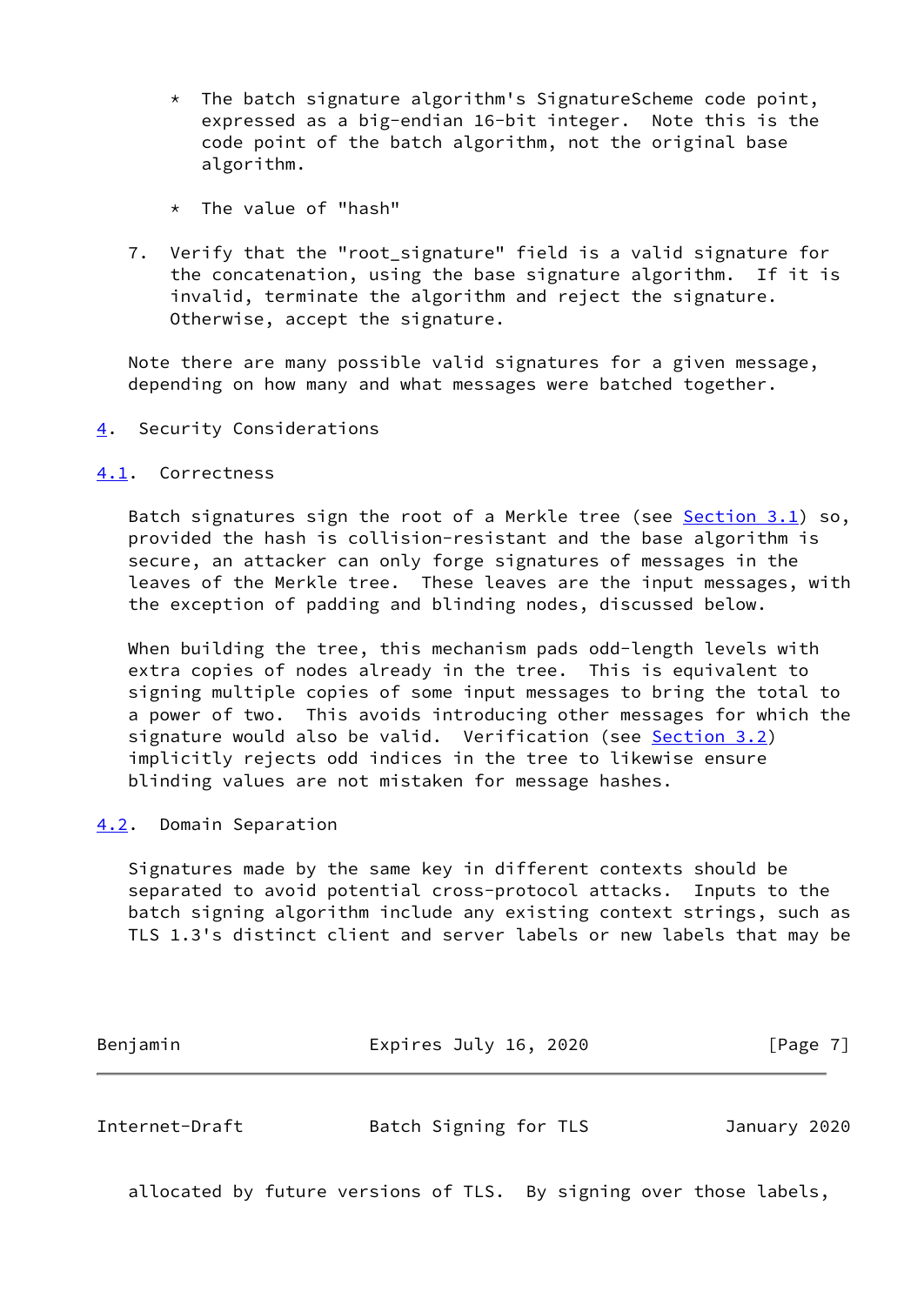batch signing preserves separation between those inputs.

 The root signature additionally includes its own context string. This separates it from unbatched TLS 1.3 signatures, defined in section [4.4.3 of \[RFC8446\]](https://datatracker.ietf.org/doc/pdf/rfc8446#section-4.4.3). Like TLS 1.3, it additionally includes a 64-byte padding prefix to clear the ClientHello.random and ServerHello.random prefixes in the TLS 1.2 ServerKeyExchange signing payload. This allows the same key to be used for batched and unbatched signatures, simplifying deployment.

 Finally, including the code point in the signature payload provides separation in case the same base signature algorithm is used in two batch constructions with, say, different hash functions.

## <span id="page-8-0"></span>[4.3](#page-8-0). Payload Confidentiality

 The signing payload in TLS 1.3 is the handshake transcript. This contains information which is normally encrypted, such as the server certificate. Path elements in a batch signature are computed from payloads from other connections in the same batch. A naive construction could permit one peer to learn confidential information in other connections' signing payloads, such as which server certificate was selected in response to an encrypted SNI.

 This mechanism avoids these attacks by pairing each input with a secret blinding value. An input's signature path will reveal the corresponding blinding value at level 0, but all other inputs in the path are incorporated in nodes at level 1 or higher. Provided the hash is preimage-resistant, these nodes do not reveal the original payload.

 In the event of entropy failure when generating the blinding values, signatures remain unforgeable. The blinding values are only needed for payload confidentiality.

#### <span id="page-8-1"></span>[4.4](#page-8-1). Information Leaks

 A server observing multiple batched client signatures with the same root hash learns the two connections were created by the same client. However, the connections are already correlatable via the client certificate itself, so this does not reveal additional information in most deployments. Clients can partition the contexts in which signing requests may be batched to further mitigate these issues.

 Additionally, a single batch signature reveals the number of signing requests in that batch, rounded up to a power of two. This may reveal some information about a service's signing load.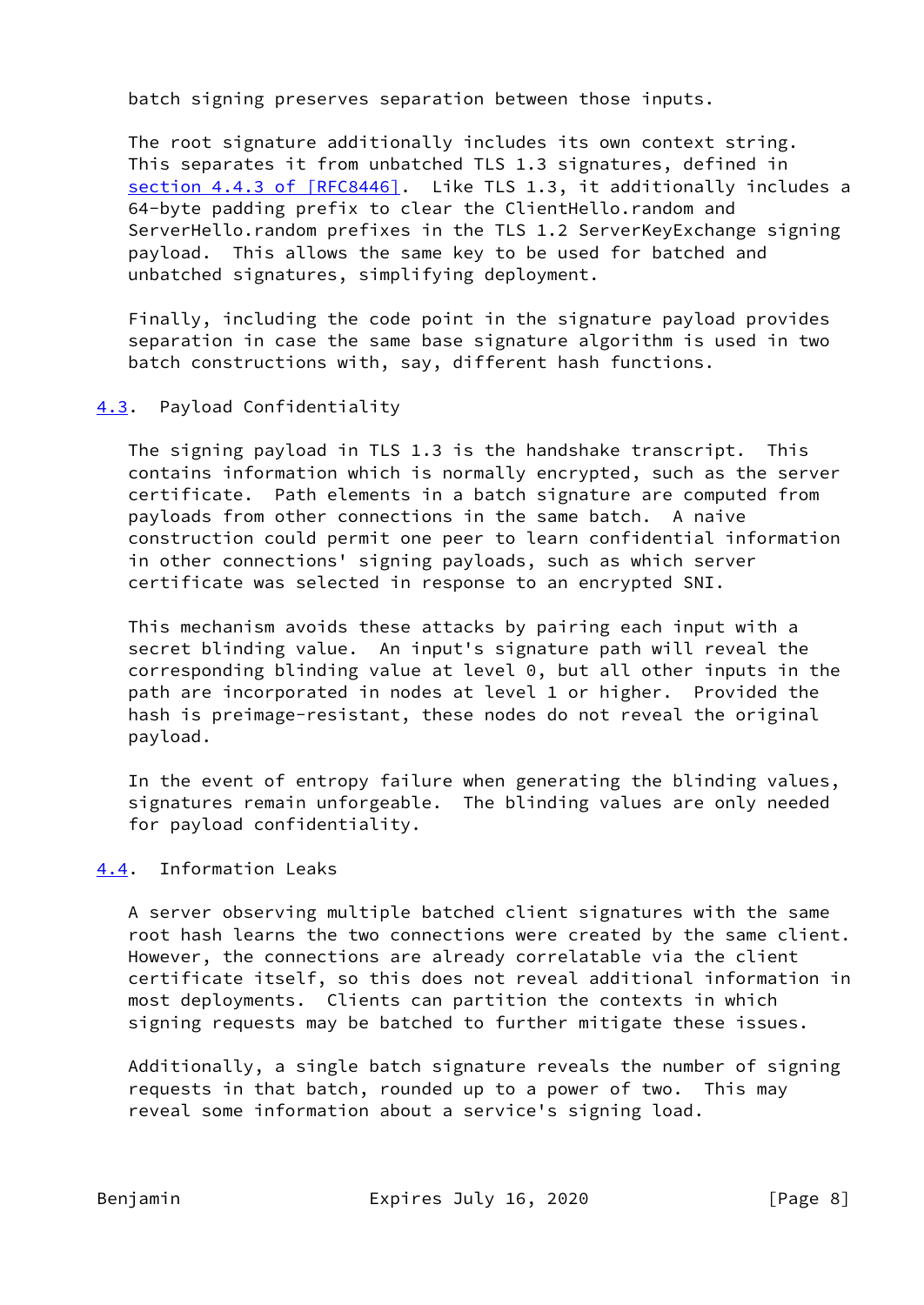<span id="page-9-1"></span>

Internet-Draft Batch Signing for TLS January 2020

<span id="page-9-0"></span>[5](#page-9-0). IANA Considerations

 IANA is requested to create the following entries in the TLS SignatureScheme registry, defined in [\[RFC8446](https://datatracker.ietf.org/doc/pdf/rfc8446)]. The "Reference" column should be set to this document.

| Value | Description                  | Recommended  |
|-------|------------------------------|--------------|
| TBD1  | ecdsa_secp256r1_sha256_batch | <sup>Y</sup> |
| TBD2  | ecdsa_secp384r1_sha384_batch | Υ            |
| TBD3  | ecdsa_secp521r1_sha512_batch | Υ            |
| TBD4  | ed25519_batch                |              |
| TBD5  | ed448 batch                  | γ            |
| TBD6  | rsa_pss_pss_sha256_batch     |              |
| TBD7  | rsa_pss_rsae_sha256_batch    | Υ            |
|       |                              |              |

- <span id="page-9-4"></span><span id="page-9-3"></span><span id="page-9-2"></span>[6](#page-9-2). Normative References
	- [FIPS202] Dworkin, M., "SHA-3 Standard: Permutation-Based Hash and Extendable-Output Functions", National Institute of Standards and Technology report, DOI 10.6028/nist.fips.202, July 2015.
	- [RFC2119] Bradner, S., "Key words for use in RFCs to Indicate Requirement Levels", [BCP 14](https://datatracker.ietf.org/doc/pdf/bcp14), [RFC 2119](https://datatracker.ietf.org/doc/pdf/rfc2119), DOI 10.17487/RFC2119, March 1997, <[https://www.rfc-editor.org/info/rfc2119>](https://www.rfc-editor.org/info/rfc2119).
	- [RFC8174] Leiba, B., "Ambiguity of Uppercase vs Lowercase in [RFC](https://datatracker.ietf.org/doc/pdf/rfc2119) [2119](https://datatracker.ietf.org/doc/pdf/rfc2119) Key Words", [BCP 14](https://datatracker.ietf.org/doc/pdf/bcp14), [RFC 8174,](https://datatracker.ietf.org/doc/pdf/rfc8174) DOI 10.17487/RFC8174, May 2017, [<https://www.rfc-editor.org/info/rfc8174](https://www.rfc-editor.org/info/rfc8174)>.
	- [RFC8446] Rescorla, E., "The Transport Layer Security (TLS) Protocol Version 1.3", [RFC 8446](https://datatracker.ietf.org/doc/pdf/rfc8446), DOI 10.17487/RFC8446, August 2018, <[https://www.rfc-editor.org/info/rfc8446>](https://www.rfc-editor.org/info/rfc8446).
	- [SHS] Dang, Q., "Secure Hash Standard", National Institute of Standards and Technology report,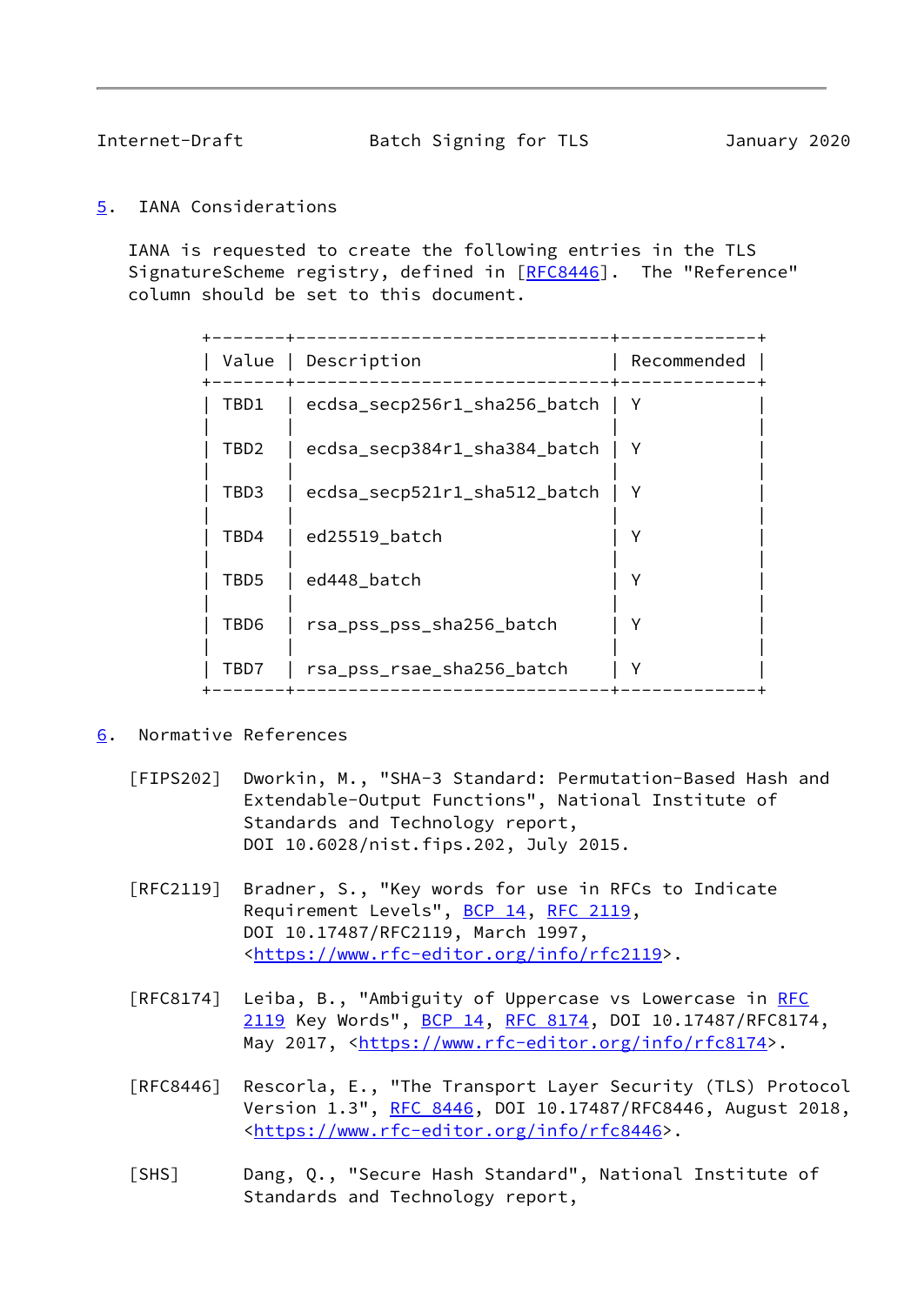#### DOI 10.6028/nist.fips.180-4, July 2015.

Benjamin **Expires July 16, 2020** [Page 9]

<span id="page-10-1"></span>Internet-Draft Batch Signing for TLS January 2020

# <span id="page-10-0"></span>[Appendix A.](#page-10-0) Test Vectors

 TODO: Include test vectors. Probably use ecdsa\_secp256r1\_sha256\_batch. RSA signatures are big and Ed25519 isn't as common. Include some negative examples for verifying as well as intermediate values so signing code can at least compare against the tree-building vectors. (Blinding values and most of our defined signature schemes are non-deterministic.)

#### Acknowledgments

 The mechanism described in this document is derived from a similar construction by Adam Langley in the Roughtime protocol. Adam also provided the initial suggestion to apply a similar technique to TLS.

Author's Address

 David Benjamin Google LLC

Email: davidben@google.com